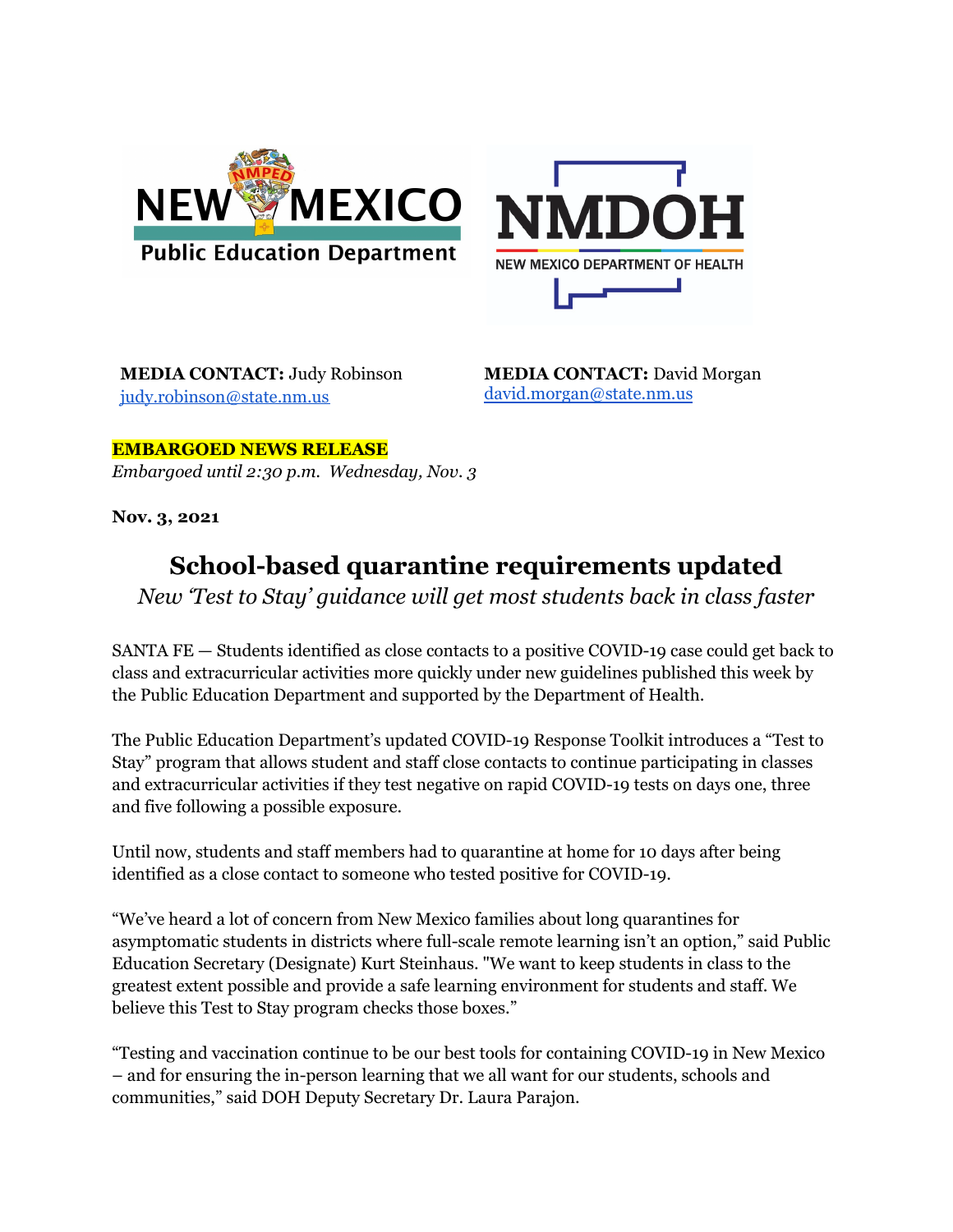Beginning immediately, school districts will start hiring staff and developing school-site procedures for COVID-19 testing. Implementation begins Nov. 1. Districts that have not implemented Test to Stay by Dec. 1 will receive a warning letter, phone call or site visit by either the Public Education Department or Department of Health. Any district or state-chartered school that has not implemented the program by Jan. 1 could be fined.

If a parent refuses to allow an exposed child to participate in testing, the child will quarantine at home for 10 days as was required previously.

The testing program is supported by a \$64 million federal grant funded by the American Rescue Plan Act and administered by the national Centers for Disease Control and Prevention. The state Department of Health used some of that to contract with Premier Medical Group to visit every participating school at least weekly to assist with testing. Public, nonpublic, charter and tribal schools are all eligible.

District participation in the Test to Stay program is required, but districts must register to receive a share of \$37 million to support testing. Registered districts will receive a \$70,000 base grant plus \$30 per enrolled student to cover expenses related to developing a school surveillance testing program. Districts can use the funding for a broad range of testing-related expenses, including hiring a school nurse or other support personnel.

To date, 58 of New Mexico's 89 school districts (65%) serving 684 schools have registered for the funding, along with 48 charter schools, 15 non-public schools and four tribally controlled/Bureau of Indian Education schools.

District and school leaders who learned of Test to Stay last week in a meeting with Public Education Department leaders expressed support for the program.

"I don't like sending students home as it places a burden on families. I think this will support families and student learning," said Jesus Moncado, principal at Christine [Duncan's](https://www.bing.com/search?q=Christine+Duncan%27s+Heritage+Academy) Heritage [Academy](https://www.bing.com/search?q=Christine+Duncan%27s+Heritage+Academy) in Albuquerque.

"Keeping students in school is the most powerful, important and impactful thing we can do," said Stan Rounds, executive director of the New Mexico Coalition of Educational Leaders.

When there is a delay in learning of exposure, the testing sequence begins on the first day a school is notified of the exposure and the close contact is in attendance. If a testing day falls on a day school is not in session or the individual is absent, the testing sequence will resume on the next school day.

The Test to Stay program still requires student and staff close contacts to quarantine except for school and school-related activities, and Test to Stay is immediately terminated if the individual exhibits COVID symptoms. In that case, self-isolation is required pending a negative COVID